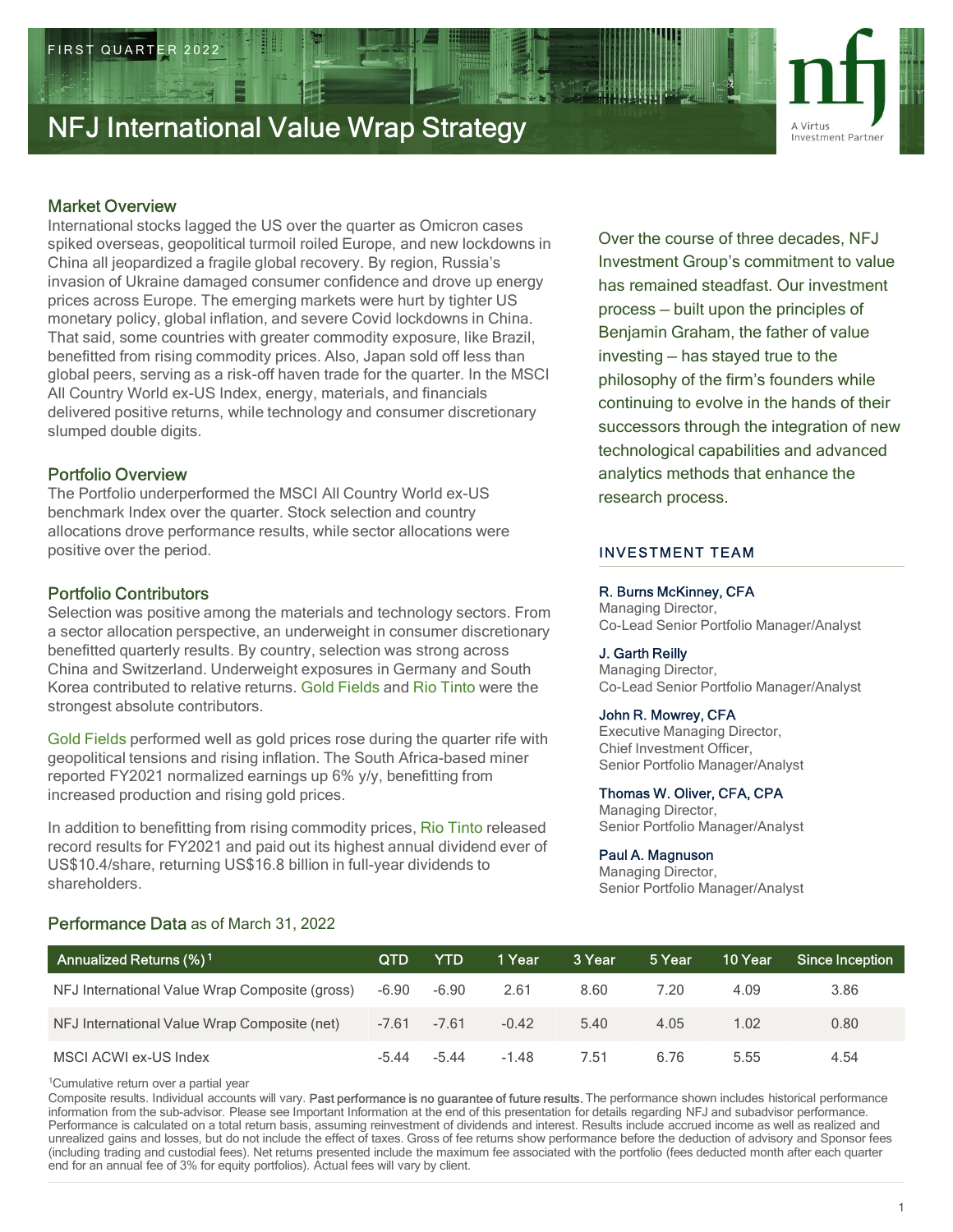

## Portfolio Detractors

Stock picking was negative within energy and consumer FIRST QUARTER 2022<br> **NFJ International Value Wrap Strategy**<br> **Portfolio Detractors**<br>
Stock picking was negative within energy and consumer<br>
discretionary during the quarter. From an allocation<br>
perspective, an overweight i country, selection was negative among Russia and Hong Kong-based names . Overweight positions in Russia and China detracted. Lukoil and Tencent were the strongest absolute detractors.

| ansolare deri deroi si<br>Despite high-quality fundamentals, Lukoil was not immune<br>to the exogenous events that negatively impacted Russian<br>equities during the quarter. Given rising macroeconomic and<br>geopolitical tensions, we exited the position prior to MSCI<br>deeming Russia "uninvestable" and have no plans to<br>purchase Russian stocks in the foreseeable future.<br>Fourth quarter revenue for Tencent missed analysts'<br>expectations amid increased regulatory scrutiny of China's<br>technology sector and weakening consumption.<br>Management signaled greater focus on Tencent's fintech<br>and business services, which include its cloud business and<br>experienced 25% y/y revenue growth for the reporting<br>quarter. |                   |                          | <u>STIGLES IIT GEVEIOPING HAILUITS. IHUIHSIC VAILLE ULA DUSINESSI CASH</u><br>flows is always important, but without investor protections or<br>the ability to safely trade shares, Russia appears to be<br>uninvestible at the moment. Europe's economies were slowing<br>prior to the war, and the recent spike in gas prices has<br>exacerbated headwinds. For example, the price of gas in<br>Europe is now several times that in the U.S., negatively<br>impacting corporate margins as well as earnings growth.<br>Longer-term, and at a more industry-specific level, the war<br>could mean greater investment in energy, both traditional and<br>renewable, and higher levels of defense spending.<br>The overall forecast for international equities calls for more<br>volatility and market swings. Countries around the world are<br>facing inflation, rising interest rates, central bank tightening,<br>spiking energy prices, geopolitical uncertainty, and new Covid                                                                                                                                                                                                                                                                                                                        |
|------------------------------------------------------------------------------------------------------------------------------------------------------------------------------------------------------------------------------------------------------------------------------------------------------------------------------------------------------------------------------------------------------------------------------------------------------------------------------------------------------------------------------------------------------------------------------------------------------------------------------------------------------------------------------------------------------------------------------------------------------------|-------------------|--------------------------|------------------------------------------------------------------------------------------------------------------------------------------------------------------------------------------------------------------------------------------------------------------------------------------------------------------------------------------------------------------------------------------------------------------------------------------------------------------------------------------------------------------------------------------------------------------------------------------------------------------------------------------------------------------------------------------------------------------------------------------------------------------------------------------------------------------------------------------------------------------------------------------------------------------------------------------------------------------------------------------------------------------------------------------------------------------------------------------------------------------------------------------------------------------------------------------------------------------------------------------------------------------------------------------------------------|
| <b>Portfolio Specifics</b>                                                                                                                                                                                                                                                                                                                                                                                                                                                                                                                                                                                                                                                                                                                                 |                   |                          | lockdowns in China. Bank tightening during slowing growth<br>does not necessarily portend a recession, but it certainly could                                                                                                                                                                                                                                                                                                                                                                                                                                                                                                                                                                                                                                                                                                                                                                                                                                                                                                                                                                                                                                                                                                                                                                              |
| <b>Stock</b>                                                                                                                                                                                                                                                                                                                                                                                                                                                                                                                                                                                                                                                                                                                                               | Average<br>Weight | Absolute<br>Contribution | fast forward markets toward the later innings of the cycle. Much<br>of this risk does not appear to be fully priced into global<br>equities. In such an environment, cash returns to shareholders                                                                                                                                                                                                                                                                                                                                                                                                                                                                                                                                                                                                                                                                                                                                                                                                                                                                                                                                                                                                                                                                                                          |
| Contributors                                                                                                                                                                                                                                                                                                                                                                                                                                                                                                                                                                                                                                                                                                                                               |                   |                          | help defend against inflation, as well as offer greater visibility                                                                                                                                                                                                                                                                                                                                                                                                                                                                                                                                                                                                                                                                                                                                                                                                                                                                                                                                                                                                                                                                                                                                                                                                                                         |
| <b>Gold Fields</b>                                                                                                                                                                                                                                                                                                                                                                                                                                                                                                                                                                                                                                                                                                                                         | 2.0%              | 0.83%                    | and consistency to investment returns.                                                                                                                                                                                                                                                                                                                                                                                                                                                                                                                                                                                                                                                                                                                                                                                                                                                                                                                                                                                                                                                                                                                                                                                                                                                                     |
| Rio Tinto                                                                                                                                                                                                                                                                                                                                                                                                                                                                                                                                                                                                                                                                                                                                                  | 3.6%              | 0.74%                    |                                                                                                                                                                                                                                                                                                                                                                                                                                                                                                                                                                                                                                                                                                                                                                                                                                                                                                                                                                                                                                                                                                                                                                                                                                                                                                            |
| <b>Agnico Eagle Mines</b>                                                                                                                                                                                                                                                                                                                                                                                                                                                                                                                                                                                                                                                                                                                                  | 1.2%              | 0.43%                    |                                                                                                                                                                                                                                                                                                                                                                                                                                                                                                                                                                                                                                                                                                                                                                                                                                                                                                                                                                                                                                                                                                                                                                                                                                                                                                            |
| London Stock Exchange                                                                                                                                                                                                                                                                                                                                                                                                                                                                                                                                                                                                                                                                                                                                      | 3.0%              | 0.32%                    |                                                                                                                                                                                                                                                                                                                                                                                                                                                                                                                                                                                                                                                                                                                                                                                                                                                                                                                                                                                                                                                                                                                                                                                                                                                                                                            |
| Zurich Insurance                                                                                                                                                                                                                                                                                                                                                                                                                                                                                                                                                                                                                                                                                                                                           | 1.9%              | 0.29%                    |                                                                                                                                                                                                                                                                                                                                                                                                                                                                                                                                                                                                                                                                                                                                                                                                                                                                                                                                                                                                                                                                                                                                                                                                                                                                                                            |
| <b>Detractors</b>                                                                                                                                                                                                                                                                                                                                                                                                                                                                                                                                                                                                                                                                                                                                          |                   |                          |                                                                                                                                                                                                                                                                                                                                                                                                                                                                                                                                                                                                                                                                                                                                                                                                                                                                                                                                                                                                                                                                                                                                                                                                                                                                                                            |
| Lukoil                                                                                                                                                                                                                                                                                                                                                                                                                                                                                                                                                                                                                                                                                                                                                     | 1.9%              | $-2.76%$                 |                                                                                                                                                                                                                                                                                                                                                                                                                                                                                                                                                                                                                                                                                                                                                                                                                                                                                                                                                                                                                                                                                                                                                                                                                                                                                                            |
| Tencent                                                                                                                                                                                                                                                                                                                                                                                                                                                                                                                                                                                                                                                                                                                                                    | 3.4%              | $-0.62%$                 |                                                                                                                                                                                                                                                                                                                                                                                                                                                                                                                                                                                                                                                                                                                                                                                                                                                                                                                                                                                                                                                                                                                                                                                                                                                                                                            |
| Headhunter Group                                                                                                                                                                                                                                                                                                                                                                                                                                                                                                                                                                                                                                                                                                                                           | 0.4%              | $-0.59%$                 |                                                                                                                                                                                                                                                                                                                                                                                                                                                                                                                                                                                                                                                                                                                                                                                                                                                                                                                                                                                                                                                                                                                                                                                                                                                                                                            |
| <b>Taiwan Semiconductor</b><br>Manufacturing                                                                                                                                                                                                                                                                                                                                                                                                                                                                                                                                                                                                                                                                                                               | 4.0%              | $-0.51%$                 |                                                                                                                                                                                                                                                                                                                                                                                                                                                                                                                                                                                                                                                                                                                                                                                                                                                                                                                                                                                                                                                                                                                                                                                                                                                                                                            |
| Thule Group                                                                                                                                                                                                                                                                                                                                                                                                                                                                                                                                                                                                                                                                                                                                                | 1.0%              | $-0.43%$                 |                                                                                                                                                                                                                                                                                                                                                                                                                                                                                                                                                                                                                                                                                                                                                                                                                                                                                                                                                                                                                                                                                                                                                                                                                                                                                                            |
| implementation.<br>on small or medium-sized companies may enhance that risk.                                                                                                                                                                                                                                                                                                                                                                                                                                                                                                                                                                                                                                                                               |                   |                          | Managed accounts are available exclusively through financial professionals. Managed accounts have a minimum asset level and may not be suitable for all<br>investors. Financial professionals seeking more information should contact their managed accounts department or call their NFJ representative.<br>Accounts are managed by NFJ. For certain sponsor firm accounts, NFJ provides the model to the sponsor or the sponsor's designee for discretionary<br>Risk Considerations: Market Volatility: Local, regional, or global events such as war, acts of terrorism, the spread of infectious illness or other public health<br>issues, recessions, or other events could have a significant impact on the portfolio and its investments, including hampering the ability of the portfolio<br>manager(s) to invest the portfolio's assets as intended. Issuer Risk: The portfolio will be affected by factors specific to the issuers of securities and other<br>instruments in which the portfolio invests, including actual or perceived changes in the financial condition or business prospects of such issuers. Equity<br>Securities: The market price of equity securities may be adversely affected by financial market, industry, or issuer-specific events. Focus on a particular style or |
|                                                                                                                                                                                                                                                                                                                                                                                                                                                                                                                                                                                                                                                                                                                                                            |                   |                          | $\overline{2}$                                                                                                                                                                                                                                                                                                                                                                                                                                                                                                                                                                                                                                                                                                                                                                                                                                                                                                                                                                                                                                                                                                                                                                                                                                                                                             |

## Portfolio Specifics

## **Outlook**

FIRST QUARTER 2022<br> **NFJ International Value Wrap Strategy**<br>
Portfolio Detractors<br>
Stock picking was negative within energy and consumer<br>
Stock picking was negative within energy and consumer<br>
Stock picking at a remarkable While valuations continue to favor international equities over US stocks—with the MSCI US Index trading at a remarkable 7.1x premium to the ACWI ex-U.S.—the greatest uncertainty for overseas investors so far this year has been Russia's invasion of Ukraine. This war has been a lesson in the benefits of diversification, as well as in liquidity and continuity when buying shares in developing nations. Intrinsic value of a business' cash flows is always important, but without investor protections or the ability to safely trade shares, Russia appears to be **Example and the moment of the moment of the moment of the moment of the moment of the MSCI US Index trading at a remarkable sover US stocks—with the MSCI US Index trading at a remarkable over US stocks—with the ACWI ex-U.** prior to the war, and the recent spike in gas prices has exacerbated headwinds. For example, the price of gas in Europe is now several times that in the U.S., negatively impacting corporate margins as well as earnings growth. Longer-term, and at a more industry-specific level, the war could mean greater investment in energy, both traditional and renewable, and higher levels of defense spending.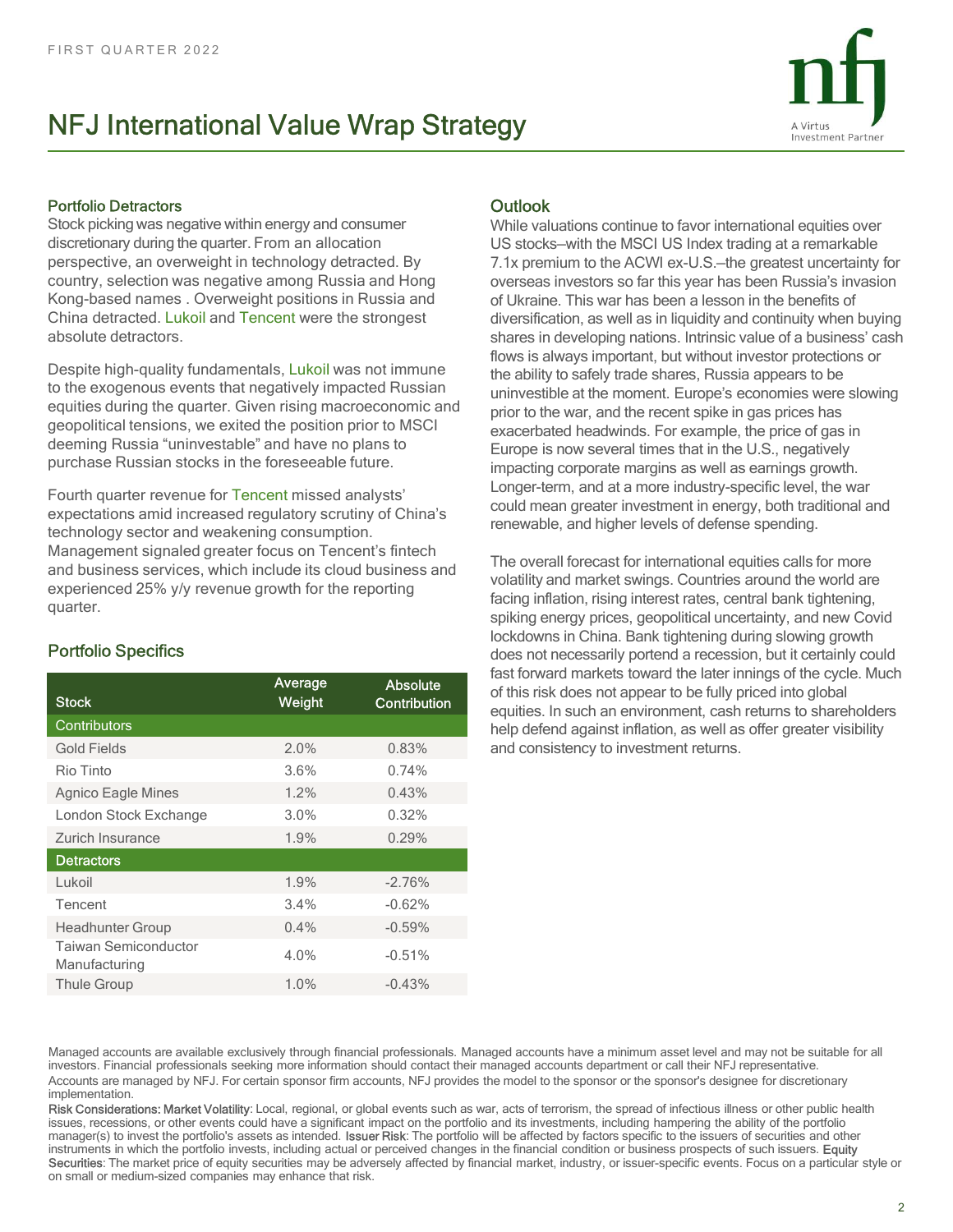

Portfolio Statistics as of March 31, 2022



|          | lue Wrap Strategy         |                                     |           | A Virtus<br><b>Investment Partner</b> |
|----------|---------------------------|-------------------------------------|-----------|---------------------------------------|
|          |                           |                                     |           |                                       |
|          |                           | Characteristic                      | Portfolio | <b>MSCI ACWI</b><br>ex-US             |
|          |                           | Dividend Yield (trailing 1YR, %)    | 2.3       | 2.8                                   |
|          |                           | Dividend Growth (5YR wtd. avg, %)   | 18.5      | 7.8                                   |
|          |                           | Price-to-Earnings (next 12Mos.)     | 14.3      | 12.8                                  |
|          |                           | Price-to-Earnings (trailing 1YR)    | 14.0      | 14.1                                  |
|          | Index                     | Return on Equity (%)                | 22.5      | 15.8                                  |
|          |                           | Return on Assets (%)                | 9.3       | 6.7                                   |
|          |                           | Earnings Growth (trailing 3YR avg.) | 17.5      | 10.1                                  |
|          |                           | Earnings Growth (trailing 5YR avg.) | 21.0      | 9.4                                   |
|          |                           | Market Cap (weighted avg., \$ bn)   | 118.5     | 73.1                                  |
| ortfolio | <b>MSCI ACWI</b><br>ex-US | Number of Holdings                  | 60        | 2,312                                 |
| $8.5\,$  | $6.1$                     | <b>Top Ten Positions</b>            |           | Portfolio Weight (%)                  |
| 12.2     | 11.1                      | Taiwan Semiconductor Manufacturing  |           | 3.9                                   |
| $4.0\,$  | $8.4\,$                   | China Merchants Bank                |           | 3.9                                   |
| $1.0$    | $5.4\,$                   | Tencent                             |           | 3.8                                   |
| 21.2     | 20.6                      | Nintendo                            |           | 3.5                                   |
| $6.8\,$  | 9.4                       | Rio Tinto                           |           | 3.5                                   |
| $7.7\,$  | 12.2                      | <b>HDFC Bank</b>                    |           | $3.5\,$                               |
| 17.3     | 12.2                      | Broadcom                            |           | 2.9                                   |
| $7.9$    | $8.9\,$                   | Roche Holding                       |           | 2.9                                   |
|          | $2.5\,$                   | London Stock Exchange               |           | $2.9\,$                               |

|                              |           |           |                           | Price-to-Earnings (trailing 1YR)          | 14.0      | 14.1                   |
|------------------------------|-----------|-----------|---------------------------|-------------------------------------------|-----------|------------------------|
|                              | Portfolio |           | Index                     | Return on Equity (%)                      | 22.5      | 15.8                   |
|                              |           |           |                           | Return on Assets (%)                      | 9.3       | 6.7                    |
|                              |           |           |                           | Earnings Growth (trailing 3YR avg.)       | 17.5      | 10.1                   |
|                              |           |           |                           | Earnings Growth (trailing 5YR avg.)       | 21.0      | 9.4                    |
|                              |           |           |                           | Market Cap (weighted avg., \$ bn)         | 118.5     | 73.1                   |
|                              |           | Portfolio | <b>MSCI ACWI</b><br>ex-US | Number of Holdings                        | 60        | 2,312                  |
| Communication Services       |           | 8.5       | 6.1                       | <b>Top Ten Positions</b>                  |           | Portfolio Weight (%)   |
| Consumer Discretionary       |           | 12.2      | 11.1                      | <b>Taiwan Semiconductor Manufacturing</b> |           | 3.9                    |
| • Consumer Staples           |           | 4.0       | 8.4                       | China Merchants Bank                      |           | 3.9                    |
| $E$ nergy                    |           | $1.0$     | 5.4                       | Tencent                                   |           | 3.8                    |
| $\blacksquare$ Financials    |           | 21.2      | 20.6                      | Nintendo                                  |           | 3.5                    |
| - Health Care                |           | 6.8       | 9.4                       | Rio Tinto                                 |           | 3.5                    |
| $\blacksquare$ Industrials   |           | 7.7       | 12.2                      | <b>HDFC Bank</b>                          |           | 3.5                    |
| Information Technology       |           | 17.3      | 12.2                      | Broadcom                                  |           | 2.9                    |
| <b>Materials</b>             |           | 7.9       | 8.9                       | Roche Holding                             |           | 2.9                    |
| Real Estate                  |           | 5.9       | 2.5                       | London Stock Exchange                     |           | 2.9                    |
| $\blacksquare$ Utilities     |           | 5.4       | 3.2                       | <b>ASML Holding</b>                       |           | 2.5                    |
|                              |           |           |                           | <b>TOTAL</b>                              |           | 31.3                   |
| <b>Region Allocation (%)</b> |           |           |                           |                                           |           |                        |
|                              | Portfolio |           | <b>MSCI ACWI ex-US</b>    |                                           | Portfolio | <b>MSCI ACWI ex-US</b> |
| Asia/Pacific ex-Japan        | 8.8       |           | 11.6                      | Japan                                     | 13.8      | 14.1                   |
| <b>Emerging Markets</b>      | 25.0      |           | 25.0                      | North America                             | 8.3       | 8.3                    |
| Europe ex-UK                 | 33.2      |           | 31.4                      | <b>UK</b>                                 | 8.6       | 9.6                    |

## Region Allocation (%)

|                         | Portfolio | <b>MSCI ACWI ex-US</b> |               | Portfolio | <b>MSCI ACWI ex-US</b> |  |  |  |  |  |  |
|-------------------------|-----------|------------------------|---------------|-----------|------------------------|--|--|--|--|--|--|
| Asia/Pacific ex-Japan   | 8.8       | 11.6                   | Japan         | 13.8      | 14.1                   |  |  |  |  |  |  |
| <b>Emerging Markets</b> | 25.0      | 25.0                   | North America | 8.3       | 8.3                    |  |  |  |  |  |  |
| Europe ex-UK            | 33.2      | 31.4                   | UK            | 8.6       | 9.6                    |  |  |  |  |  |  |

The information is historical and may not reflect current or future characteristics and may vary among individual accounts depending on a variety of factors, including portfolio size, specific investment guidelines and inception dates of individual accounts. Certain projected characteristics (such as the forward P/E ratio) of the model portfolio and indices shown have been estimated in this material. Estimated data reflect subjective judgments and assumptions and unexpected events may occur. Therefore, there can be no assurance that developments will transpire as forecasted. P/E is a ratio of security price to earnings per share. Typically, an undervalued security is characterized by a<br>low P/E ratio, while an overvalued security i ontinuo in the control of the control of the control of the control of the control of the control of the control of the control of the control of the control of the control of the control of the control of the control of earnings to generate additional earnings. Portfolio Information: All portfolio statistics represent a model portfolio of this strategy currently managed by NFJ. Individual account holdings will vary depending on the size of an account, cash flows, and account restrictions. These statistics are representative of how the portfolios in the composite are<br>invested as of the indicated date. Portfolio hold information Technology 17.3 12.2 Broadcom<br>
• Neterials 7.9 8.9 Booche Holding<br>
• Perfekties 5.9 2.5 London Sich to change 12.9 ASML Folding<br>
• Utilities 5.4 3.2 ASML Folding<br>
• Utilities 5.4 3.2 ASML Folding<br>
• Consider It is presented only to provide information on investment strategies and opportunities. Statements concerning financial market trends are based on assessments of current Materials Figure 1986 5.9 2.5 London Stock Exchange 2.9 2.9<br>
- Edulities 5.9 2.5 London Stock Exchange 2.9 2.5 2.5 2.6 2.1 Month Stock Exchange 2.9 2.5 2.5 2.6 2.1 Month Andre 2.9 2.9 2.5 2.6 2.9 2.9 2.9 2.9 2.9 2.9 2.9 2 interpreted as a commendation of the internal or sell such securities. The method in the internal has a commendation or sell such securities. The information presented as a comment of the internal has been developed intern **FReal Estate 5.9 2.5 London Stock Exchange 2.9**<br>
• Utilities 5 4 3.2 ASML Holding 2.5 **TOTAL 51.1.**<br> **Region Allocation (%)**<br> **Portfolio MSCIACWI ex-US Portfolio MSCIACWI ex-US Portfolio MSCIACWI ex-US Portfolio MS** which NFJ believes to be reliable; however we do not guarantee the accuracy, adequacy or completeness of such information nor do we guarantee the appropriateness of<br>any strategy referred to for any particular investor. Pas